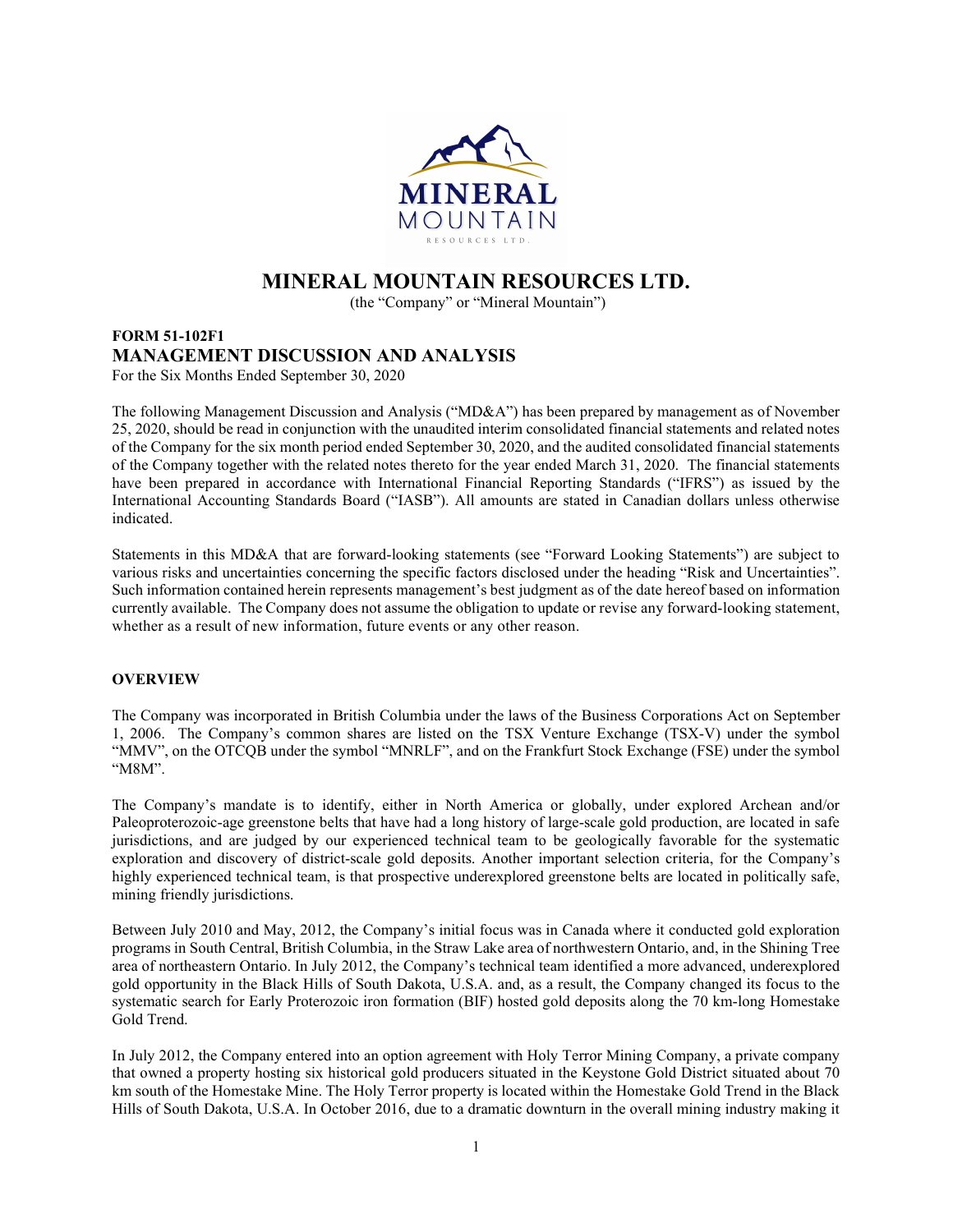difficult to raise exploration funds, the Company terminated the Holy Terror Option Agreement and began to focus on the Rochford Gold District, situated along the Homestake Gold Trend 26 km south of the Homestake Mine and 38 km north-northeast of the Holy Terror Project. In all three areas, Homestake Mine, Rochford and Holy Terror, hydrothermal gold mineralization is hosted exclusively in altered and sheared iron formation and produced preferentially from fold structures locally known at the Homestake Mine as "Ledges". Beginning in the fall of 2012, the Company began a program of considerable land consolidation in the Rochford Gold District, by physical claim staking and by mineral property purchases. Coincidentally, the Company systematically acquired a large-scale comprehensive database for the entire Rochford District from 2013 to 2016. In early 2013, the Company completed a high resolution airborne EM and Mag survey (HeliTEM) covering the Company's entire Rochford area land package totaling over 7,500 acres and covering over 30 sq. mi.. Based on the Company's research and it's comprehensive database, Mineral Mountain's technical team concluded that the Rochford District had geological characteristics that were similar to the Homestake Mine host rocks and was vastly under-explored employing modern technology. Following 3D modelling of the Company's airborne survey, three unusually large magnetic bodies associated with gold-hosted banded iron fromation (BIF) were highlighted trending through the Rochford District. Each of the three magnetic bodies were considered to be potential sizeable Homestake-style gold targets. The largest magnetic body of the three coincided with the Standby Mine which occurs in a folded plunging syncline. The intersection of the regional structure, the Homestake Gold Trend, and the highly deformed and hydrothermally altered iron formation unit hosting the Standby Mine deposit was interpreted to be a strong Homestake-style gold target that warranted a core drilling program. A 9-hole Phase 1 drilling program totaling 2,937 meters was completed between February, 2018 and October, 2018. Eight of the nine drill holes intersected Homestake-style gold mineralization across widths of up to 30 meters within the East Limb Structure (Standby Shear Zone) to a vertical depth of 500 meters.

Between October 2019 and March, 2020, the Company completed a 7-hole Phase 2 drill program totaling 2,551.35 meters. In September 2019, the Company exercised it's option to purchase the Standby Mine patents by making the final option payment and now owns 100% of the property subject to a 2% NSR.

On March 30, 2020, the Company announced its COVID-19 initiatives that the Company is complying with governmental orders and advice, and internal company protocols on travel restrictions, social distancing, and allowable business activities during the ongoing COVID-19 pandemic in order to keep Company personnel, contractors and local community contacts safe during this uncertain period. Management will continue to assess the timing of when active drilling and fieldwork can be resumed. Currently, all Company personnel are working remotely but in regular voice and data communications as the Company progresses the compilation and targeting.

In June 2020, the Company staked 3 unpatented BLM mineral claims totaling 61.98 acres (25.08 hectares). On September 1, 2020, the Company paid the renewal fees for 458 BLM unpatented mineral claims located in Pennington and Lawrence Counties.

In October 2020, the Company completed a non-brokered private placement of 2,916,667 units at a price of \$0.30 per unit for gross proceeds of \$875,000. During the first ten months of fiscal 2021, the Company also received gross proceeds of 1,523,175 from the exercise of stock options and warrants.

#### Standby Gold Project (2012 –2020)

#### Note: In previous management discussions and analysis, the Standby Gold Project was previously referred to as the "Rochford Gold Project" or "Rochford Project". The project name was changed to avoid confusion with the Rochford Gold District.

As part of the Company's extensive research and geological assessment of the local area's unique gold potential along the Homestake Gold Corridor, the Company's technical team identified the Rochford Gold District in late 2012 to be a highly prospective, under-explored Paleoproterozoic greenstone belt that, based on recent studies, was considered to have the strong potential to discover other Homestake-style gold hosted iron formation deposits. While conducting field traverses in the Rochford area, the team found that, due to the downturn in the mining industry, a number of past gold producers were open for claim staking and, as a result, a contiguous segment of the Homestake Gold Corridor hosting several historical small high grade gold producers were consolidated by Mineral Mountain. In all, over 7,500 acres were staked as unpatented mineral claims by the Company in the Rochford District and an Option to Purchase the Standby Mine patents was made.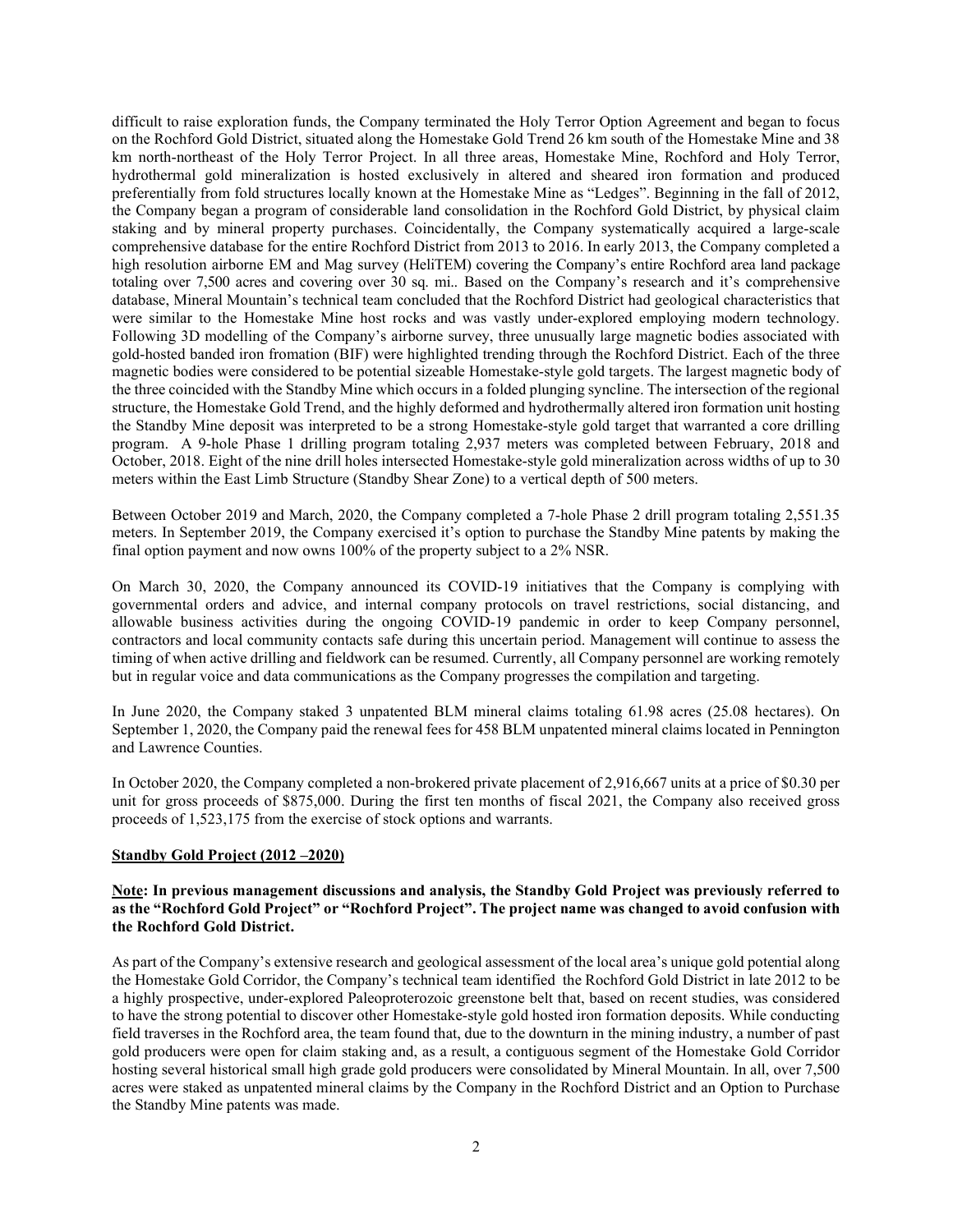The Rochford Gold District is located 27 kilometers (16 miles) south of the Homestake Mine and is situated along the northwest-southeast trending Homestake Gold Trend which has been traced by mapping for about 70 km (44 miles) in length. Consistent with the Company's mandate, the Rochford District was determined to have a remarkably similar geological environment to the Homestake Mine area. Through due diligence by the Company's technical team, it was determined that the Rochford Gold District had not been the focus of systematic exploration by either major gold producers or by junior mining companies since 1997. In fact, the most serious exploration for gold occurred between 1986 and 1989. Historically, land tenure in the area was fragmented with multiple property owners and, as a result, was never consolidated by past explorers. During the last positive gold cycle the mining industry experienced between 2004 and 2010, exploration in the Rochford District was sporadic and not concentrated. As a result, compared to other global prospective greenstone belts, this district remained largely under-explored primarily because modern exploration techniques, in general, were not employed along the Homestake Gold Trend.

In the fall of 2012 and early 2013, the Company began an aggressive program of land consolidation in the Rochford District initially acquiring, by professional claim staking, a total of 289 unpatented mineral claims covering a number of historical gold producers associated with folded banded iron formation (BIF). Subsequently, in February 2013, the Company conducted a low level, high resolution helicopter-borne HeliTEM magnetic and electromagnetic survey covering a 30 sq. km area encompassing the Company's 289 unpatented mineral claims and a broader area covering the most prospective portion of the Rochford greenstone belt. The survey was able to trace multiple sub-parallel bands of iron formation, similar to those hosting the Homestake Mine (which produced over 43 million ounces of gold over a 125 year-period) trending through the project area in a northeast southwest direction, some of which were not exposed on surface.

Following a field assessment of the airborne magnetic and electromagnetic trends and a search of the local mineral titles and ownership, the Company launched an aggressive program of additional land consolidation, entering into an option to purchase agreement for the historical Standby Mine patents and acquiring the most comprehensive database ever assembled for the Rochford Gold District. With the discovery of the Homestake Mine in 1875, a major staking rush took place along the entire Homestake Gold Trend, a distance of approximately 70 kms. The Rochford Gold District was blanketed by multiple land holders and ownership along the belt was very fragmented. Beginning in late 2012, the Company, for the first time, consolidated the most prospective land and mineral rights in the Rochford District and assembled the comprehensive database assembled for the Rochford District. The database included historical diamond drilling completed by six major gold companies estimated to exceed \$US 20 million in historical exploration costs.

On March 1, 2016, the Company announced the purchase of two (2) strategically located gold properties totaling 19 unpatented lode mineral claims totaling 380 acres (152 hectares) from BHB Partners, the South Standby and the Cochrane South properties. As well, the Company assembled a comprehensive database consisting of over \$US 20 million in historical exploration costs completed by six major gold companies. On June 22, 2016, the Company staked an additional 37 unpatented lode mineral claims totaling 606 acres (242 hectares) south of the South Standby property acquired from BHB Partners. The claims were staked to provide better coverage along the 5.5 km long Standby-South Standby-Lookout Mine structural corridor. On September 2, 2016, the Company signed an Option to Purchase agreement on the historical Standby Mine property consisting of nine (9) contiguous patent claims totaling 67.45 acres (27 hectares). In September 2019, the Company completed the Option to Purchase Agreement thus owning 100% of the Standby patents. In October 2016, the Company purchased a proprietary digital database generated from core diamond drilling that was conducted by Homestake Mining Company between 1967 and 1988, and never before released to the public. The proprietary digital database consisted of 71 diamond drill holes totaling 22,393 meters of which 17 holes totaling 14,723 meters were drilled on the Standby Mine Property.

Between the period from January to June 30, 2017, the Company engaged the services of Earthscan Geoscience, a consulting group specializing in the compilation of the recently acquired comprehensive database. Since the data acquired was from multiple sources and from different generations, Earthscan Geoscience was able to get the data into a workable digital format compatible with several modern software programs. On May 2, 2017, the Company was issued EXNI permit 427 to drill 10,000 meters to define the down plunge extension of the Standby Mine gold deposit and was granted a water use permit for drill testing purposes. A diamond drill contract to drill 3,000 meters consisting of a minimum of 9 holes was signed with First Drilling, a Colorado based drill firm, in October 2017.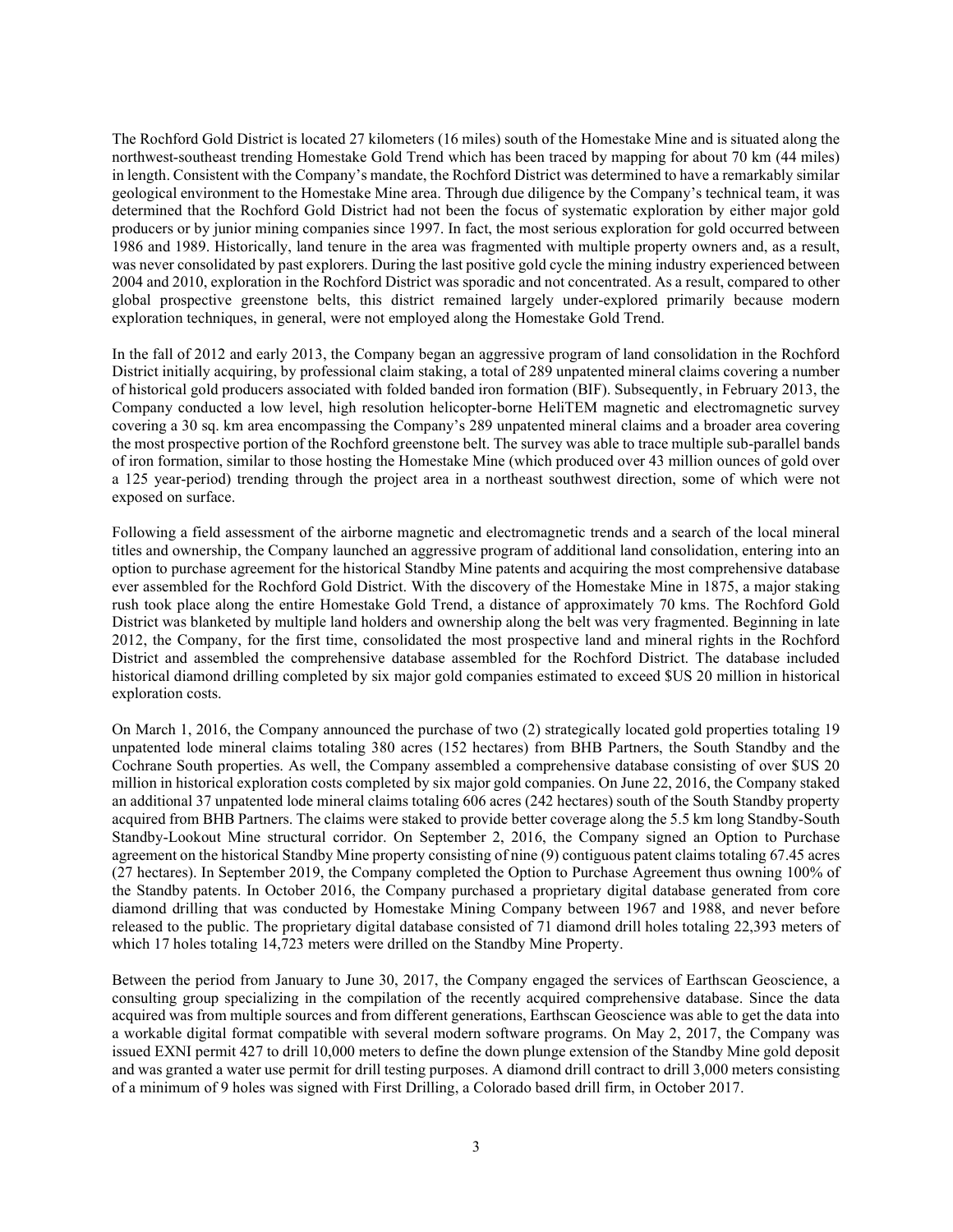From February 11th, 2018 through to end of March, 2018 the Company completed 3 of the planned 9 drill holes on the Standby Mine patents totaling 1,322 meters, All three drill holes tested the upper 320 meters of the East Limb Structure. The drill program was voluntarily halted due to degrading road conditions due to spring thawing. Following the upgrading of the access road, drilling resumed on June 4, 2018. Between that period and August 7<sup>th</sup>, 2018, the Company completed an additional three (3) holes for a grand total of 2,155 meters drilled to date. Finally, between August  $8<sup>th</sup>$  and September 5<sup>th</sup>, 2018, the Company completed an additional 3 holes totaling 782 meters. In all, 9 drill holes totaling 2,937 meters were completed in Phase 1. Based on the positive results recorded in Phase 1, the Company developed a plan to drill a 1600 meter long "trunk hole" down plunge along the East Limb Structure to drill test two historical gold zones previously intersected by Homestake Mining between 1986 and 1987. The deepest gold zone to be tested was at about a 1,000 m veritcal depth. Directional drilling techniques and drill rig capable of drilling to 2800 m depths was used for Phase 2. To accomplish the deep drill testing, a total of 4,000 meters of drilling was planned for Phase 2. In September / October 2019, the Company recently closed a non-brokered private placement and raised an aggregate of \$2,409,130.

The Phase 2 drill program was intiated on September 27, 2019 with the "trunk hole" (ST19-011) attaining a down plunge total depth of 1050 m. ST19-011 was terminated in early December 2019 due to difficulties in maintaining the desired dip and angle of this hole. A second hole, ST19-012, was drilled to test the down dip extension of Target #1 prior to the holiday period. Drilling was halted on December 18<sup>th</sup>, 2019 and from October 2019 through to March 2020 a total of 2,551.35m were completed.

As of the date of this report, the Company controls a 100% interest in 461 unpatented lode mineral claims totaling 7,577.79acres (3,066.73) hectares in the Rochford District and nine (9) patented claims totaling 67.45 acres (27 hectares) for a grand total of 7,645.24 acres (3,094.03 hectares) owned by the Company in the Rochford District.

## MINERAL EXPLORATION ACTIVITIES

#### Standby Gold Project, Black Hills of South Dakota

The Rochford Gold District is situated within the Homestake Gold Trend 27 kilometers (16 miles) south-southwest of the Homestake Mine, one of the largest gold producers in North American history and the largest iron formationhosted gold deposit of its kind in the world. The Company's experienced technical team concluded that, the Homestake Mine and the Rochford District were remarkably similar in host rock composition, structural style, metamorphic grade, and gold mineralization concluding that the Rochford District had the potential to contain more than one economic gold deposit. More than 45,000,000 ounces of gold have been produced from the Black Hills, with the majority from the world famous Homestake Mine (~43,000,000 ounces of Au) in Lead, South Dakota.

In late 2012, the Company acquired a significant presence in the Rochford District by staking 289 unpatented mineral claims totaling 4,474 acres (1,810 hectares) covering a 7 km by 2 km segment. The claims were staked to cover 9 historical past high grade gold producers.

Between February and March, 2013, the Company completed a HeliTEM electromagnetic and magnetic airborne geophysical survey over the Standby Project area totalling 977.4 line km. Following further research, due diligence and numerous site visits to the Rochford District, in October 2015, the Company purchased two strategically located gold properties totaling 19 unpatented mineral claims and a comprehensive database that was never previously disclosed consisting of over \$US 20 million in historical exploration (primarily diamond drill results) from BHB Partners, a US based private group of geologists. The database and two gold properties were purchased for 4 million post-consolidated shares of the Company and no cash payment.

In mid-March, 2016, the Company increased its landholdings in the Rochford District by staking an additional 37 unpatented mineral claims to provide better coverage along the Standby Mine-South Standby-Lookout Mine 5.5 km long structural corridor. By mid-March, the Company had assembled a total of 345 unpatented mineral claims totaling 5,447 acres (2,204 hectares).

On September 12, 2016, the Company signed an exploration agreement with an option to purchase a 100-% interest in the historic Standby Mine property, a "turn of the century" high grade gold producer located in Pennington County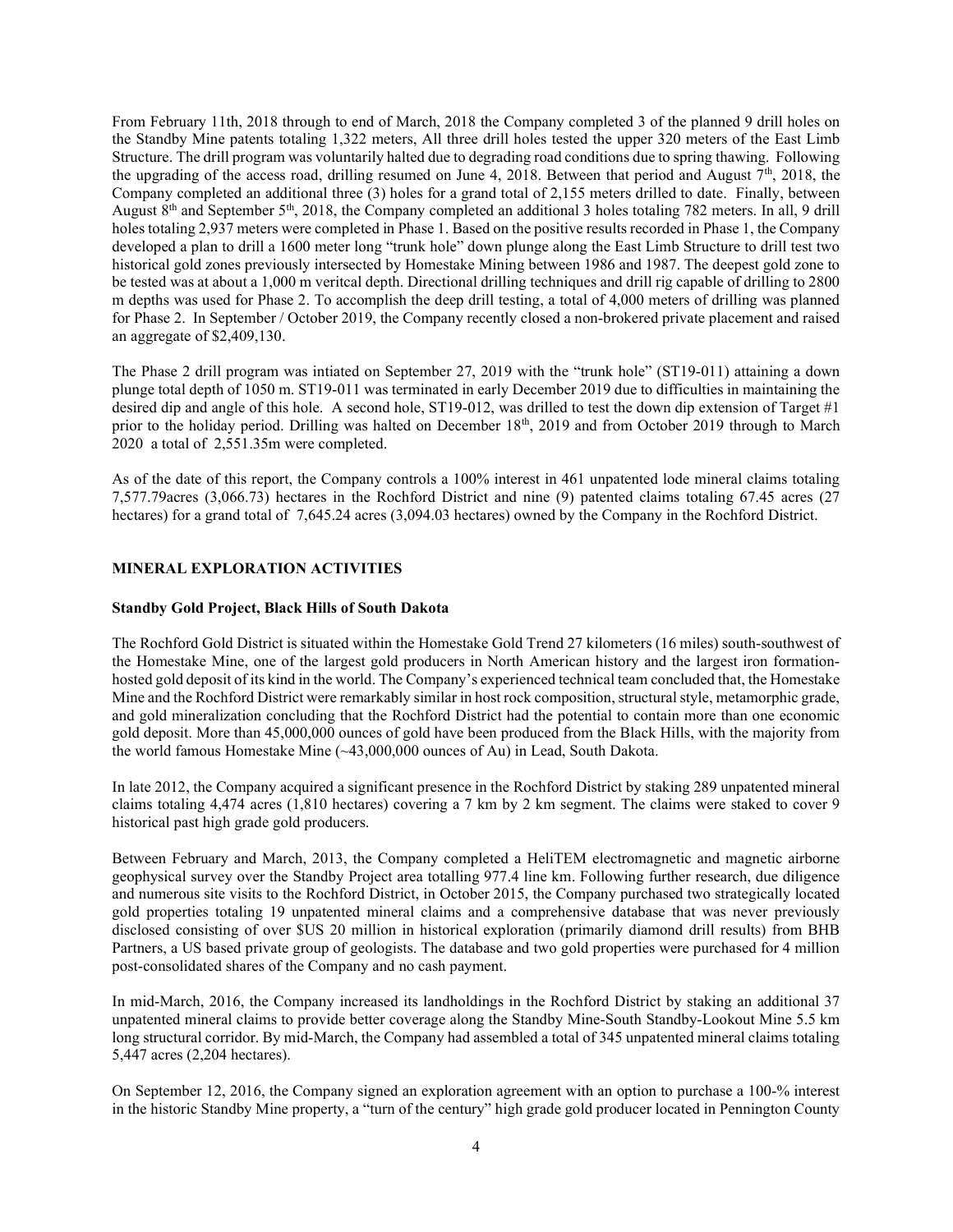and consisting of 9 contiguous patent claims totaling 67.45 acres. Gold mineralization at the Standby Mine is hosted in a synclinally folded, southeasterly plunging gold-hosted iron formation geologically similar to the Ledge-type deposits developed at the Homestake Mine. The Company also increased its landholdings in the Rochford District by staking an additional 113 unpatented mineral claims along the Standby Mine-South Standby-Lookout Mine. By end of March 2017, the Company had assembled a total of 458 unpatented mineral claims totaling 7,291 acres (2,951 hectares).

In April 2017, the Company engaged to services of Condor Geophysical Consulting based in Colorado, USA to conduct a Geo Interpretation of the magnetic data and a geophysical assessment of the airborne survey flown for the Company by Fugro in 2013. A final report was received from Condor in September 2017. In addition, the Company engaged the services of FMG Engineering, a local consulting firm based in Rapid City to assist the company to apply for drill permits on both the Standby Mine patented and on the Company's 100% owned unpatented claims located immediately south of the Cochrane gold deposit.

In October 2017, the Company signed a drilling contract with First Drilling, a Colorado-based drill contractor, to drill up to 12 holes on the Standby Mine patents. On February 11, 2018, drilling began and by September 5, 2018 nine holes of the planned twelve holes totaling 2,937 meters were completed. The deepest hole in Phase 1 tested the East Limb Structure to about 500 meters below the Standby Mine workings. Phase 1 drill results confirmed that the 30 meter wide sheared banded iron formation that hosts the Standby Mine deposit is open down plunge below 500 meters TVD and that the gold mineralization had similar characteristics to the Homestake Mine ledges.

In September 2019, the Company completed the purchase of the Standby Mine patents totaling 67.45 acres.

The annual rental fees payable to the South Dakota Bureau of Land Management (BLM) for all of the Company's land holdings in the Rochford District were paid in August 2020, assuring the claim package is in good standing until September 1, 2021.

Between October 2019 and March 20, 2020, the Company completed 7 holes totaling 2,551.35 meters designed to extend the Standby Mine gold zone down plunge below a vertical depth of 400 meters. In September 2020, the Company added a geological consultant to its technical team to map the Standby Mine surface and underground geology and the Rochford District belt. Between September 26 and 29, 2020, the Company engaged Precision GeoSurveys to complete a 708 line-kilometer airborne magnetic and radiometric survey over its land position in the Rochford area. The survey lines were flown at 50-m line separation at a height of 30-m above the terrain.

## Qualified Person

The technical contents in this document have been reviewed and approved by Nelson W. Baker, P.Eng., a qualified person as defined by National Instrument (NI) 43-101.

## DISCUSSION OF OPERATIONS

The Company is an exploration stage company and has no operating revenue. Expenditures related to mineral exploration and evaluation assets are capitalized. During the six months ended September 30, 2020, the Company incurred \$111,005 (2019 - \$309,719) in acquisition and property claim maintenance costs and \$143,060 (2019 - \$235,297) in exploration expenditures. The details of the mineral expenditures are included in the note 7 to the consolidated financial statements.

## Three month period ended September 30, 2020

During the three months ended September 30, 2020, the Company reported a net loss of \$203,168 compared to a net loss of \$215,257 incurred in the three months ended September 30, 2019. The loss in the 2020 quarter relates primarily to general operating expenses of \$222,286 (2019 - \$227,493). The general operating expenses excluding share-based payment expenses for the three months ended September 30, 2020 were \$216,551 (2019 - \$200,956) and were generally consistent with the 2019 comparative period.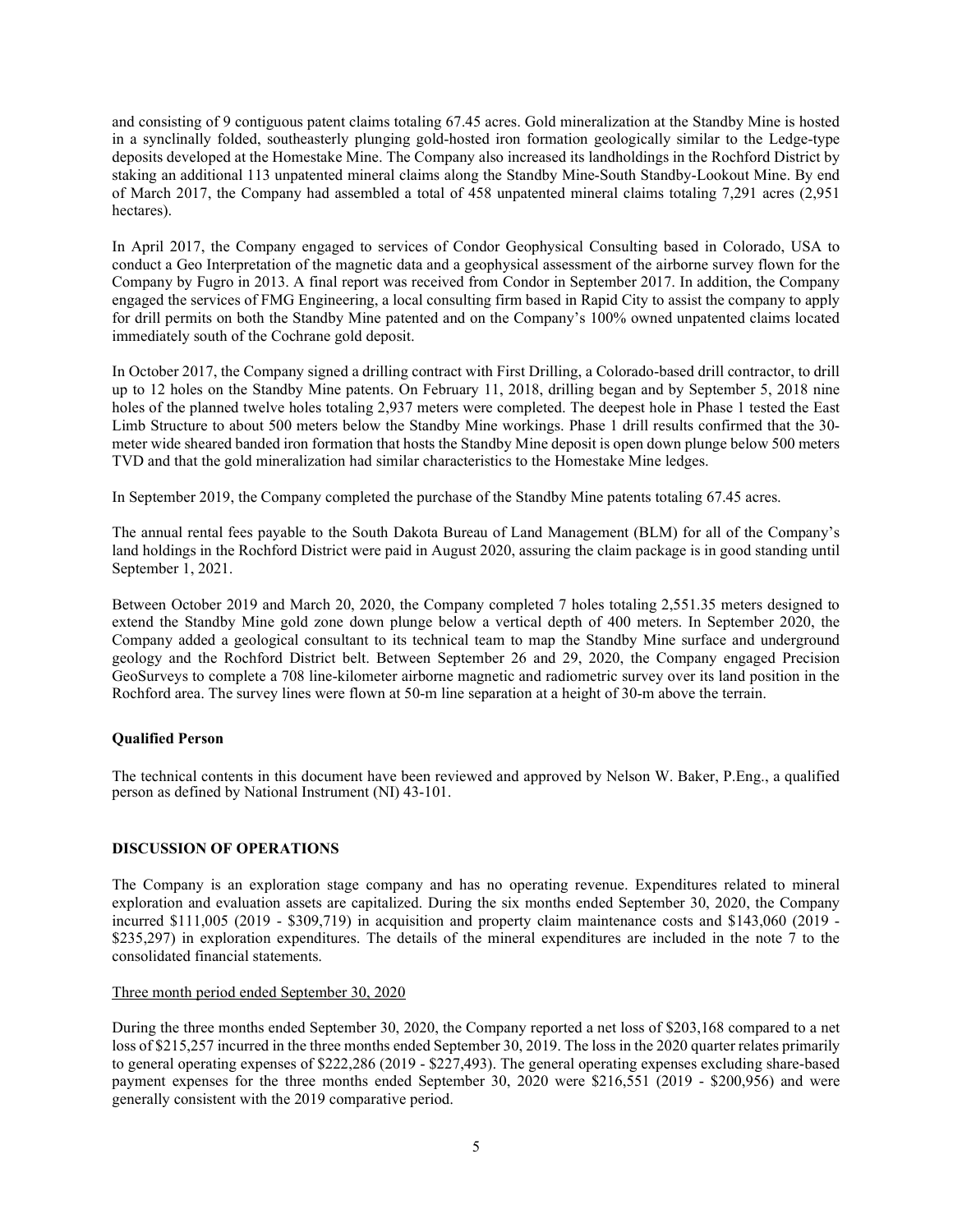#### Six month period ended September 30, 2020

During the six months ended September 30, 2020, the Company reported a net loss of \$434,469 compared to a net loss of \$453,674 incurred in the six months ended September 30, 2019. The loss in 2020 period relates primarily to general operating expenses of \$488,819 (2019 - \$460,909), partially mitigated by foreign exchange gain of \$54,350 (2019 - \$7,235). The general operating expenses excluding share-based payment expenses for the six months ended September 30, 2020 were \$437,898 (2019 - \$391,196). Some of the significant expense items are summarized as follows:

- Consulting fees of \$45,000 (2019 \$47,074) relate to fees to contract consultants for corporate and general geological consulting work.
- Management fees of \$162,000 (2019 \$162,000) relate to fees to the Company's management team. The Company has entered into four consulting agreements with a director and three companies controlled separately by two directors and an officer of the Company for management and corporate financial consulting services. The total monthly fee for these management agreements is \$27,000 (2019 - \$27,000).
- Media and news dissemination of \$66,762 (2019 \$7,617) include costs of marketing firms, media events and publications, news dissemination and promotional materials and have increased from the comparative period due to increased promotion activities.
- Professional fees of \$44,540 (2019 \$34,199) are comprised of  $$16,750$  (2019 \$8,049) for legal and \$27,790 (2019 - \$26,150) for accounting and audit related costs.

Share-based payment expenses of \$50,921 (2019 - \$69,713), a non-cash charge, are the estimated fair value of the stock options were vested during the period. The Company used the Black-Scholes option pricing model for the fair value calculation.

## SUMMARY OF QUARTERLY RESULTS

The following table sets forth selected unaudited financial information for the Company's eight most recent quarters ending with the last quarter for the three months ended on September 30, 2020.

|                                                                                 | For the Three Months Ending |                          |                         |                          |                          |                          |                          |                  |  |  |
|---------------------------------------------------------------------------------|-----------------------------|--------------------------|-------------------------|--------------------------|--------------------------|--------------------------|--------------------------|------------------|--|--|
|                                                                                 | <b>Fiscal 2021</b>          |                          | <b>Fiscal 2020</b>      |                          |                          |                          | <b>Fiscal 2019</b>       |                  |  |  |
|                                                                                 | Sept. 30,<br>2020           | Jun. 30,<br>2020         | Mar. 31,<br><b>2020</b> | Dec. 31,<br>2019         | Sept. 30,<br>2019        | Jun. 30,<br>2019         | Mar. 31,<br>2019         | Dec. 31,<br>2018 |  |  |
|                                                                                 | (S)                         | $(\$)$                   | <b>(\$)</b>             | <b>(\$)</b>              | $(S)$                    | <b>(\$)</b>              | <b>(S)</b>               | <b>(S)</b>       |  |  |
| Total revenues                                                                  | -                           | $\overline{\phantom{0}}$ |                         | $\overline{\phantom{a}}$ | $\overline{\phantom{a}}$ | $\overline{\phantom{a}}$ | $\overline{\phantom{a}}$ |                  |  |  |
| Income (loss) from<br>continuing operations                                     | (203, 168)                  | (231, 301)               | (436,280)               | (545, 522)               | (215, 257)               | (238, 417)               | (182, 052)               | (197, 346)       |  |  |
| Net income (loss)                                                               | (203, 168)                  | (231, 301)               | (436,280)               | (545, 522)               | (215, 257)               | (238, 417)               | (182, 052)               | (197, 346)       |  |  |
|                                                                                 |                             |                          |                         |                          |                          |                          |                          |                  |  |  |
| Income (loss) from<br>continuing operations<br>per share - basic and<br>diluted | (0.00)                      | (0.00)                   | (0.01)                  | (0.01)                   | (0.00)                   | (0.00)                   | (0.00)                   | (0.00)           |  |  |
| Net income (loss) per<br>share - basic and<br>diluted                           | (0.00)                      | (0.00)                   | (0.01)                  | (0.01)                   | (0.00)                   | (0.00)                   | (0.00)                   | (0.00)           |  |  |

## LIQUIDITY AND CAPITAL RESOURCES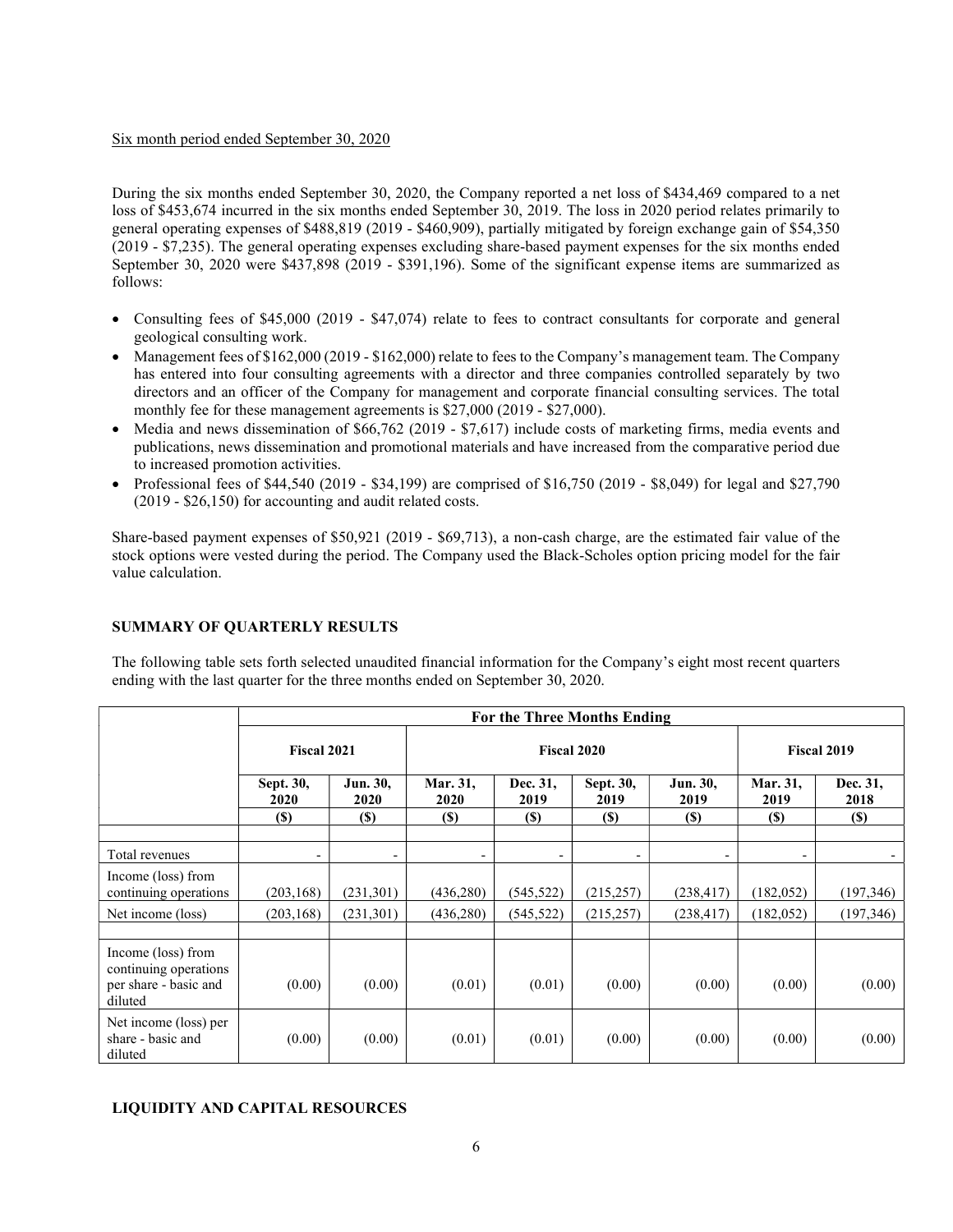As at September 30, 2020, the Company had a cash balance of \$1,165,992, an increase of \$1,035,517 from the cash balance of \$130,475 on March 31, 2020. The Company spent \$454,878 (2019 - \$671,634) in operating activities and \$622,651 (2019 - \$647,446) on its mineral exploration project. During the six months ended September 30, 2020, the Company received net proceeds of \$2,140,358 (2019 - \$1,985,695) from issuance of common shares and paid \$27,312 (2019 - \$49,454) of lease liability.

The Company had working capital of \$639,136 as at September 30, 2020 compared to working capital deficiency of \$888,585 as at March 31, 2020.

Management estimates that the general operating costs, excluding share-based payments expense, for the next 12 months will be approximately \$1,000,000. At present, the Company does not have sufficient capital resources to meet its anticipated operating and capital requirements for the next 12 months. The Company will continue to monitor the current economic and financial market conditions and evaluate their impact on the Company's liquidity and future prospects.

#### Going Concern

The Company is an exploration stage company. At present, the Company's operations do not generate cash flow and its financial success is dependent on management's ability to discover economically viable mineral deposits. The mineral exploration process can take many years and is subject to factors that are beyond the Company's control. In order to continue as a going concern and to meet its corporate objectives, which primarily consist of exploration work on its mineral properties, the Company will require additional financing through debt or equity issuances or other available means. Although the Company has been successful in the past in obtaining financing, there is no assurance that it will be able to obtain adequate financing in the future or that such financing will be on terms advantageous to the Company. Management believes it will be able to raise equity capital as required in the long term, but recognizes there will be risks involved that may be beyond their control. The annual and interim financial statements do not include any adjustments to the recoverability and classification of reduced asset amounts and classification of liabilities that might be necessary should the Company be unable to continue operations. These adjustments could be material. The Company is not subject to material externally-imposed capital constraints.

## OFF-BALANCE SHEET ARRANGEMENTS

The Company does not have any off-balance sheet arrangements.

## RELATED PARTY TRANSACTIONS

Amounts due to related parties of \$37,136 (March 31, 2019 - \$94,389) were for services rendered to the Company by the directors and officers or companies controlled by its directors and officers or former directors and are unsecured, non-interest bearing, and have no specific terms of repayment.

During the year ended March 31, 2019, the Company received loans of \$35,000 from the President of the Company. During the year ended March 31, 2020, the Company received additional loans of \$25,400 from the President of the Company. The loans are unsecured, bear annual interest at 5% and are payable on demand. As at March 31, 2020, the Company had repaid the loan in full together with the accrued interest of \$890.

During the year ended March 31, 2020, the Company received loans of \$18,135 from a company controlled by a director of the Company. The loans are unsecured, bear annual interest at 5% and are payable on demand. As at March 31, 2020, the Company had repaid the loan in full together with the accrued interest of \$199.

Key management personnel include directors (executive and non-executive) and senior officers of the Company. The compensation paid or payable to key management personnel during the six month periods ended September 30 is as follows: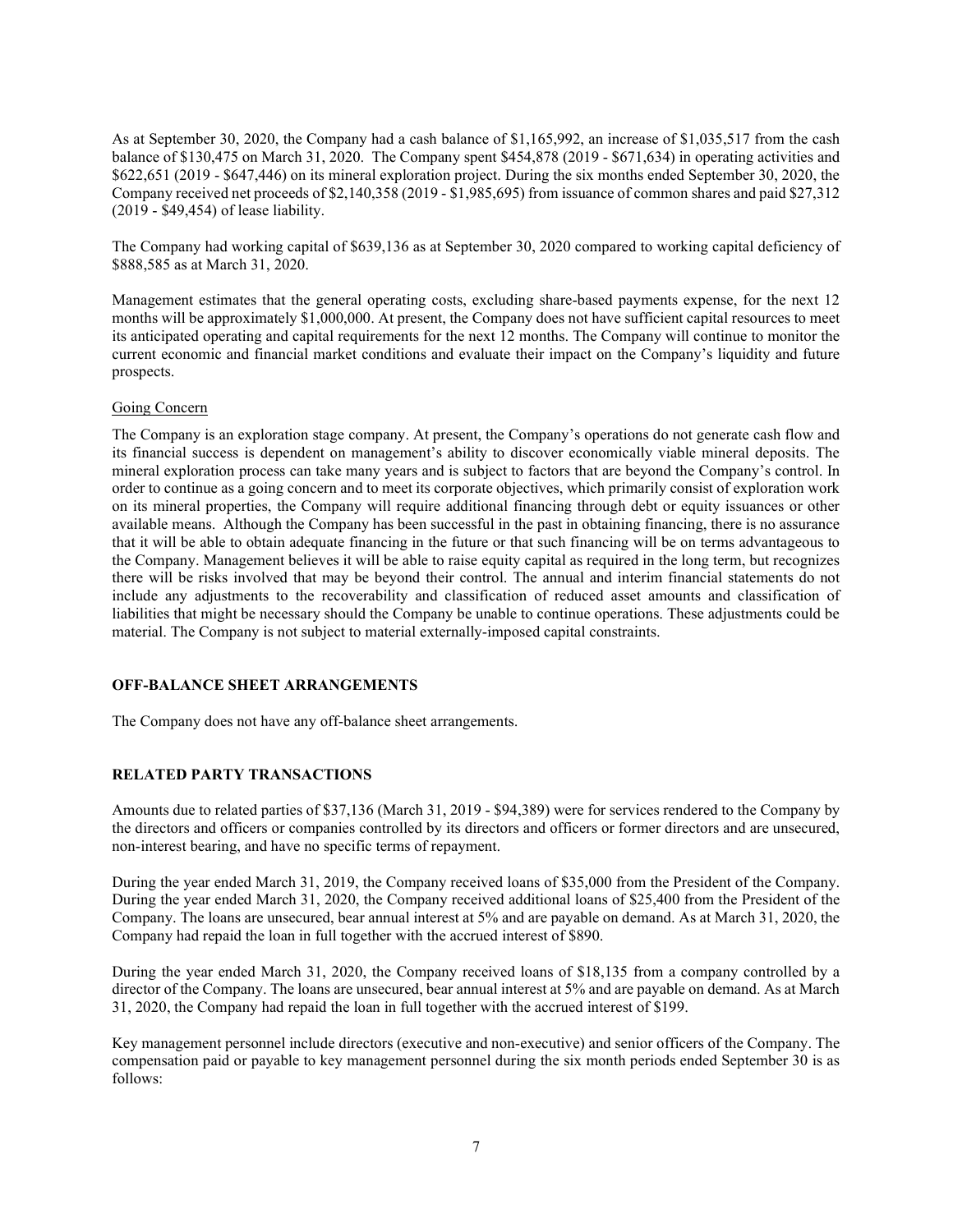|                                                              | 2020                                            | 2019              |
|--------------------------------------------------------------|-------------------------------------------------|-------------------|
| Consulting fees<br>Professional fees<br>Share-based payments | \$<br>$162,000 \text{ }$ \$<br>27,340<br>18,291 | 162,000<br>28,975 |
| Total                                                        | 207,631 \$                                      | 190,975           |

The Company entered into the following transactions relating to key management personnel and entities over which they have control or significant influence during the six month period ended September 30, 2020:

- a) Incurred management fees of \$60,000 (2019 \$60,000) to a company controlled by the President of the Company.
- b) Incurred management fees of \$30,000 (2019 \$30,000) to a company controlled by a director of the Company.
- c) Incurred management fees of \$42,000 (2019 \$42,000) to a director of the Company.
- d) Incurred professional fees of \$5,590 (2019 \$7,225) to a company which a director of the Company is an officer.
- e) Incurred professional fees of \$21,750 (2019 \$21,750) and management of \$30,000 (2019 \$30,000) to a company controlled by the Chief Financial Officer of the Company.

The Company has entered into four consulting agreements with a director and three companies controlled separately by two directors and an officer of the Company for management and corporate consulting services for a total monthly fee of \$27,000 plus applicable taxes. These agreements are for a one year term and continue thereafter on a month to month basis and may be terminated with a six month notice or a termination payment equal to six months' remuneration.

## CRITICAL ACCOUNTING ESTIMATES

The preparation of the Company's consolidated financial statements requires management to make estimates and assumptions that affect the reported amounts of assets and liabilities at the date of the financial statements and reported amounts of expenses during the period. Actual results could differ from these estimates. The Company's management reviews these estimates and underlying assumptions on an ongoing basis, based on experience and other factors, including expectations of future events that are believed to be reasonable under the circumstances. Revisions to estimates are adjusted for prospectively in the period in which the estimates are revised. Significant areas requiring the use of management estimates include:

- i) The determination of the fair value of stock options and agent's warrants using stock pricing models, require the input of highly subjective assumptions, including the expected price volatility. Changes in the subjective input assumptions could materially affect the fair value estimate.
- ii) The determination of deferred income tax assets or liabilities requires subjective assumptions regarding future income tax rates and the likelihood of utilizing tax carry-forwards. Changes in these assumptions could materially affect the recorded amounts.

#### FINANCIAL INSTRUMENTS

The Company classified its financial instruments as follows: cash and cash equivalents and restricted cash classified as subsequently measured at amortized cost; trade and other payables, amounts due to related parties, and loan payable to related party as subsequently measured at amortized cost financial liabilities. The carrying amount of financial assets and liabilities carried at amortized cost is a reasonable approximation of fair value due to the relatively short period to maturity of these financial instruments.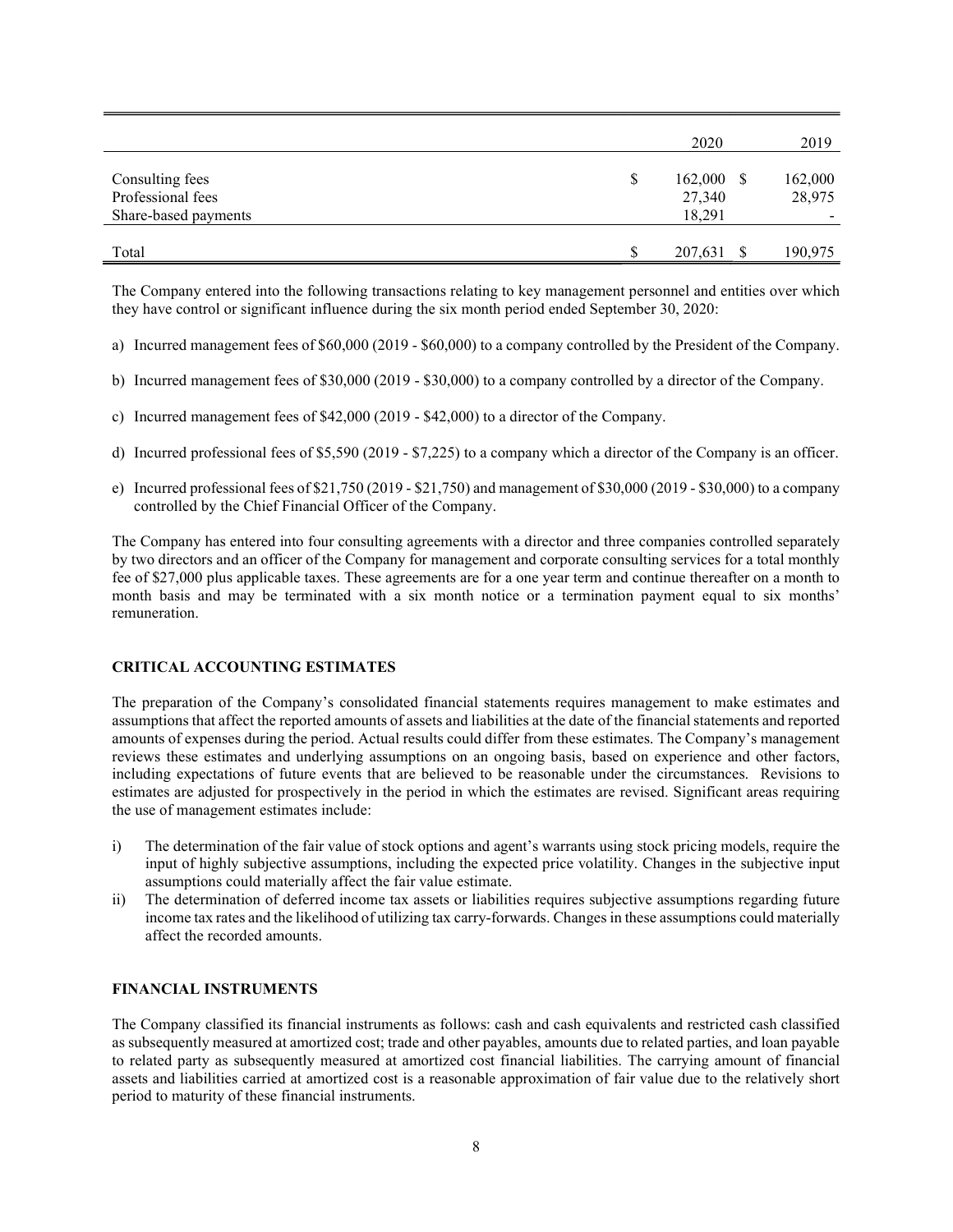#### Financial risk management

The Company's financial risks arising from its financial instruments are credit risk, liquidity risk, interest rate risk and foreign exchange rate risk. The Company's exposures to these risks and the policies on how to mitigate these risks are set out below. Management manages and monitors these exposures to ensure appropriate measures are implemented on a timely and effective manner.

#### Credit risk

Credit risk is the risk of potential loss to the Company if the counter party to a financial instrument fails to meet its contractual obligations. The credit risk of the Company is associated with cash and cash equivalents and restricted cash. The credit risk with respect to its cash and cash equivalents and restricted cash is minimal as they are held with high-credit quality financial institutions. Management does not expect these counterparties to fail to meet their obligations.

#### Liquidity risk

Liquidity risk is the risk that the Company will not meet its obligations associated with its financial liabilities as they fall due. The Company performs cash flow forecasting for each fiscal year to ensure there is sufficient cash available to fund its projects and operations. As at September 30, 2020, the Company had a cash balance of \$1,165,992 and current liabilities of \$738,676. The Company's financial liabilities include trade and other payables which have contractual maturities of 30 days or are due on demand.

At present, the Company's operations do not generate cash flow. The Company's primary source of funding has been the issuance of equity securities through private placements and the exercise of stock options and warrants as well as loans from related parties. Despite previous success in completing these financings, there is no guarantee of obtaining future financings.

#### Interest rate risk

Interest risk is the risk that fair value or future cash flows of a financial instrument will fluctuate because of changes in the market interest rates. The Company is exposed to interest rate risk to the extent that the cash maintained at the financial institutions. The interest rate risks on cash and restricted cash are not considered significant due to their short-term nature and maturity.

#### Foreign exchange rate risk

Foreign exchange risk is the risk that fair value or future cash flows of a financial instrument will fluctuate because of changes in foreign exchange rates. The Company's functional currency is the Canadian dollar and major purchases are transacted in Canadian dollars. The Company funds certain operations, exploration and administrative expenses in the United States by using US dollars converted from its Canadian bank accounts. At September 30, 2020, the Company had financial assets of \$180,338 and financial liabilities of \$593,687 denominated in United States dollars. A 10% strengthening of the US dollar would affect net loss by approximately \$41,000. The Company does not hedge its foreign exchange risk.

## OUTSTANDING SHARE DATA

The Company had the following common shares, stock options and warrants outstanding as at the date of this report:

| Issued and Outstanding Common shares | 101,983,369 |
|--------------------------------------|-------------|
| Stock options                        | 6.025,000   |
| <b>Warrants</b>                      | 8.094.013   |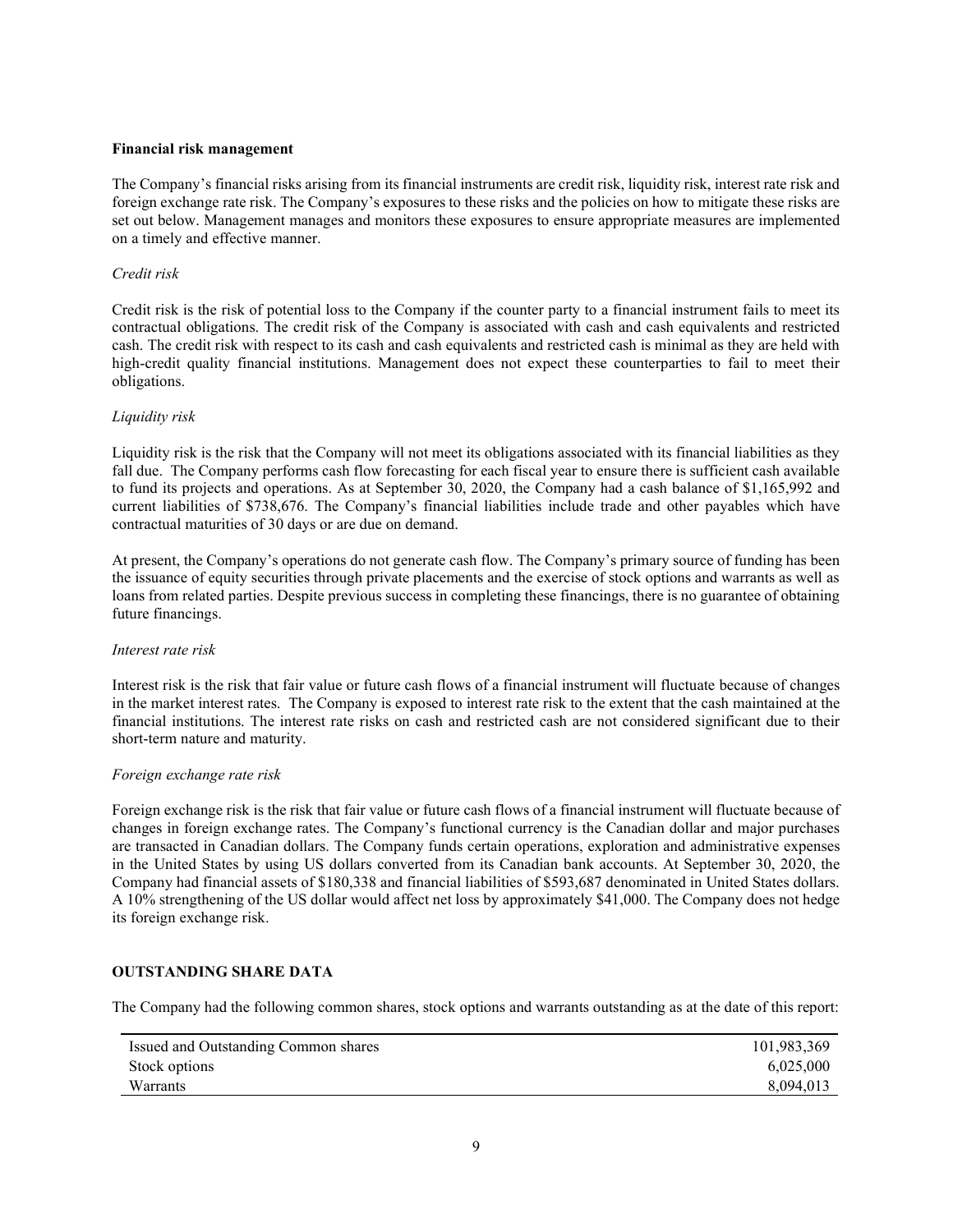#### CHANGES IN ACCOUNTING POLICIES INCLUDING INITIAL ADOPTION

#### New accounting policy

There were no new or amended IFRS pronouncements effective January 1, 2020 that impacted the Company's interim consolidated financial statements.

#### RISK AND UNCERTAINTIES

#### Operating Hazards and Risks

Mineral exploration involves many risks. The operations in which the Company has a direct or indirect interest will be subject to all the hazards and risks normally incidental to exploration, any of which could result in work stoppages and damage to persons or property or the environment and possible legal liability for any and all damage. Fires, power outages, labour disruptions, flooding, landslides and the inability to obtain suitable or adequate machinery, equipment or labour are some of the risks involved in the conduct of exploration programs. In addition, certain properties of the Company are located within the areas that may include Native American asserted traditional territories, and the exploration and development of these properties may affect or be perceived to affect asserted Native American rights and titles, which may cause permitting delays or opposition by Native American groups.

#### Environmental Factors

The Company currently conducts exploration activities in South Dakota of US. Such activities are subject to various laws, rules and regulations governing the protection of the environment. Such legislation imposes rigorous standards on the mining industry to reduce or eliminate the effects of waste generated by extraction and processing operations and subsequently deposited on the ground or emitted into the air or water.

All phases of the Company's operations are subject to environmental regulation in the jurisdictions in which it operates. Environmental legislation is evolving in a manner which requires stricter standards and enforcement, increased fines and penalties for non-compliance, more stringent environmental assessments of proposed properties and a heightened degree of responsibility for companies and their officers, directors and employees. There is no assurance that future changes in environmental regulation, if any, will not adversely affect the Company's operations. The cost of compliance with changes in governmental regulations has the potential to preclude entirely the economic development of a property.

The Company is able to conduct its exploration within the provisions of the applicable environmental legislation without undue constraint on its ability to carry on efficient operations. The estimated annual cost of environmental compliance for all properties held by the Company in the exploration stage is minimal and pertains primarily to carrying out diamond drilling, trenching or stripping. Environmental hazards may exist on the Company's properties, which hazards are unknown to the Company at present, which have been caused by previous or existing owners or operators of the properties.

#### Governmental Regulation

Exploration activities on the Company's properties are affected to varying degrees by: (i) government regulations relating to such matters as environmental protection, health, safety and labour; (ii) mining law reform; (iii) restrictions on production, price controls, and tax increases; (iv) maintenance of claims; (v) tenure; and (vi) expropriation of property. There is no assurance that future changes in such regulation, if any, will not adversely affect the Company's operations. Changes in such regulation could result in additional expenses and capital expenditures, restrictions on the availability of capital, competition, reserve uncertainty, potential conflicts of interest, title risks, dilution, and restrictions and delays in operations, the extent of which cannot be predicted.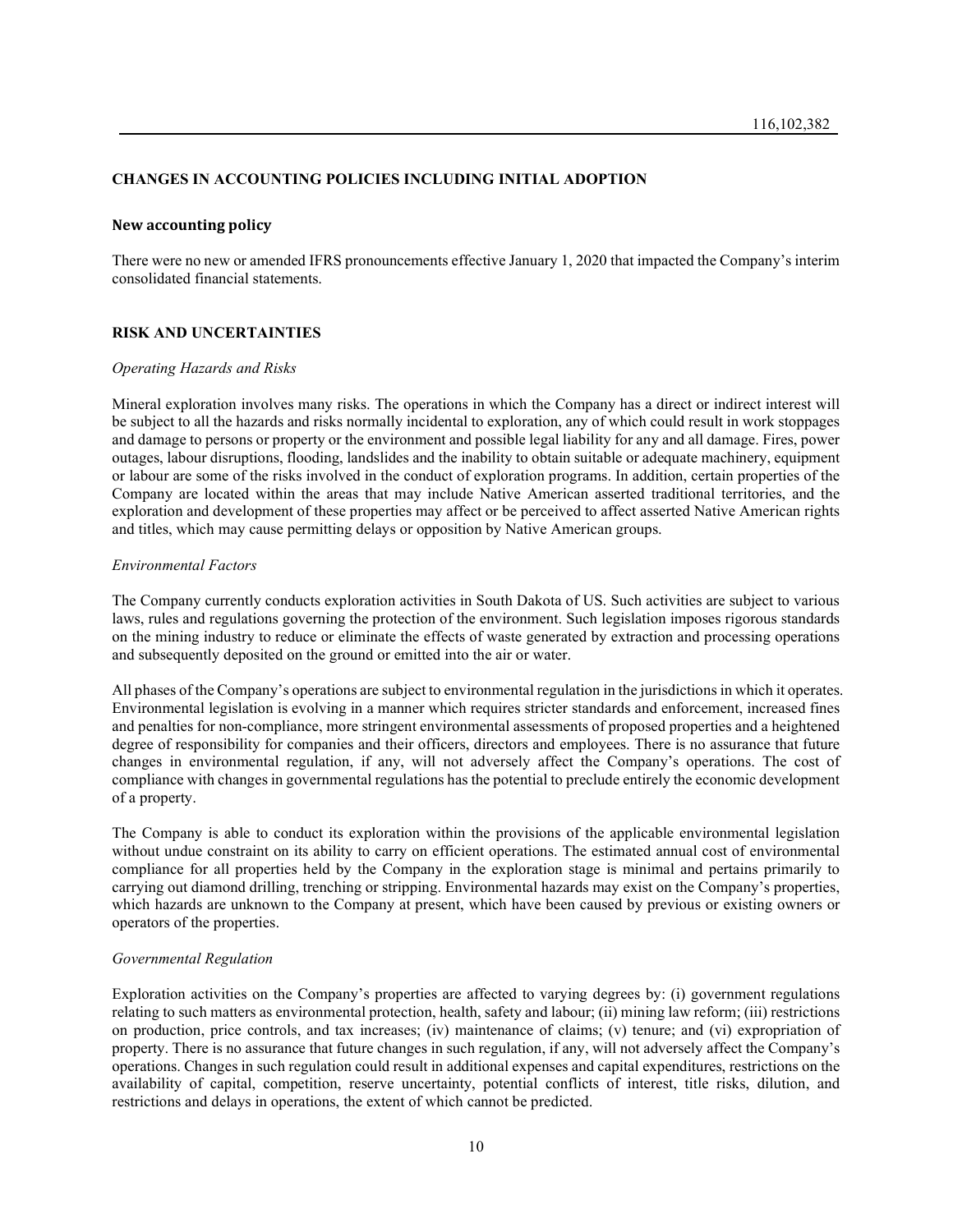The Company is at the exploration stage on all of its properties. Exploration on the Company's properties requires responsible best exploration practices to comply with company policy, government regulations, maintenance of claims and tenure. All mining activities in South Dakota, regardless of the private or public status of the land on which they occurs, are regulated through the South Dakota Mined Land Reclamation Act, and the South Dakota Mined Land Reclamation Regulations. The South Dakota Department of Environment of Natural Resources (DENR) administers the state mining laws; mining-related environmental permits are issued by the DENR and its governor appointed citizen boards.

If any of the Company's projects are advanced to the development stage, those operations will also be subject to various laws and regulations concerning development, production, taxes, labour standards, environmental protection, mine safety and other matters.

#### Additional Funding Requirements

Further exploration on and development of, the Company's projects will require additional resources and funding. The Company currently does not have sufficient funds to fully develop these projects. In addition, any positive production decision, if achieved, would require significant funding for project engineering and construction. Accordingly, the continuing development of the Company's properties will depend upon the Company's ability to obtain financing through debt financing, equity financing, the joint venturing of projects, or other means. There is no assurance that the Company will be successful in obtaining the required financing for these or other purposes, including for general working capital.

#### FORWARD LOOKING STATEMENTS

This MD&A contains certain forward‐looking information and statements. These forward-looking statements are based on current expectations and various estimates, factors and assumptions as at the date of this MD&A. The words "expects", "plans", "anticipates", "believes", "intends", "estimates", "projects", "potential", "interprets", "may", "will" and similar expressions identify forward-looking statements. Information concerning the interpretation of drill results may also be considered a forward-looking statement; as such information constitutes a prediction of what mineralization might be found to be present if and when a project is actually developed. The forward-looking statements reflect the current beliefs of the management of the Company, and are based on currently available information. Readers are cautioned not to place undue reliance on these statements as they are subject to known and unknown risks, uncertainties and other factors, which could cause the actual results, performance, or achievements of the Company to differ materially from those expressed in, or implied by, such forward-looking statements. The Company assumes no obligation to update or revise any forward-looking statement, whether as a result of new information, future events or any other reason.

#### DISCLOSURE CONTROLS

In connection with Exemption Orders issued by each of the securities commissions across Canada, the Chief Executive Officer and Chief Financial Officer of the Company will file a Venture Issuer Basic Certificate with respect to the financial information contained in the audited annual financial statements and respective accompanying Management's Discussion and Analysis.

In contrast to the certificates under National Instrument ("NI") 52-109 (Certification of disclosure in an Issuer's Annual and Interim Filings), the Venture Issuer Basic Certification does not include representations relating to the establishment and maintenance of disclosure controls and procedures and internal control over financial reporting as defined in NI 52-109.

## ADDITIONAL INFORMATION